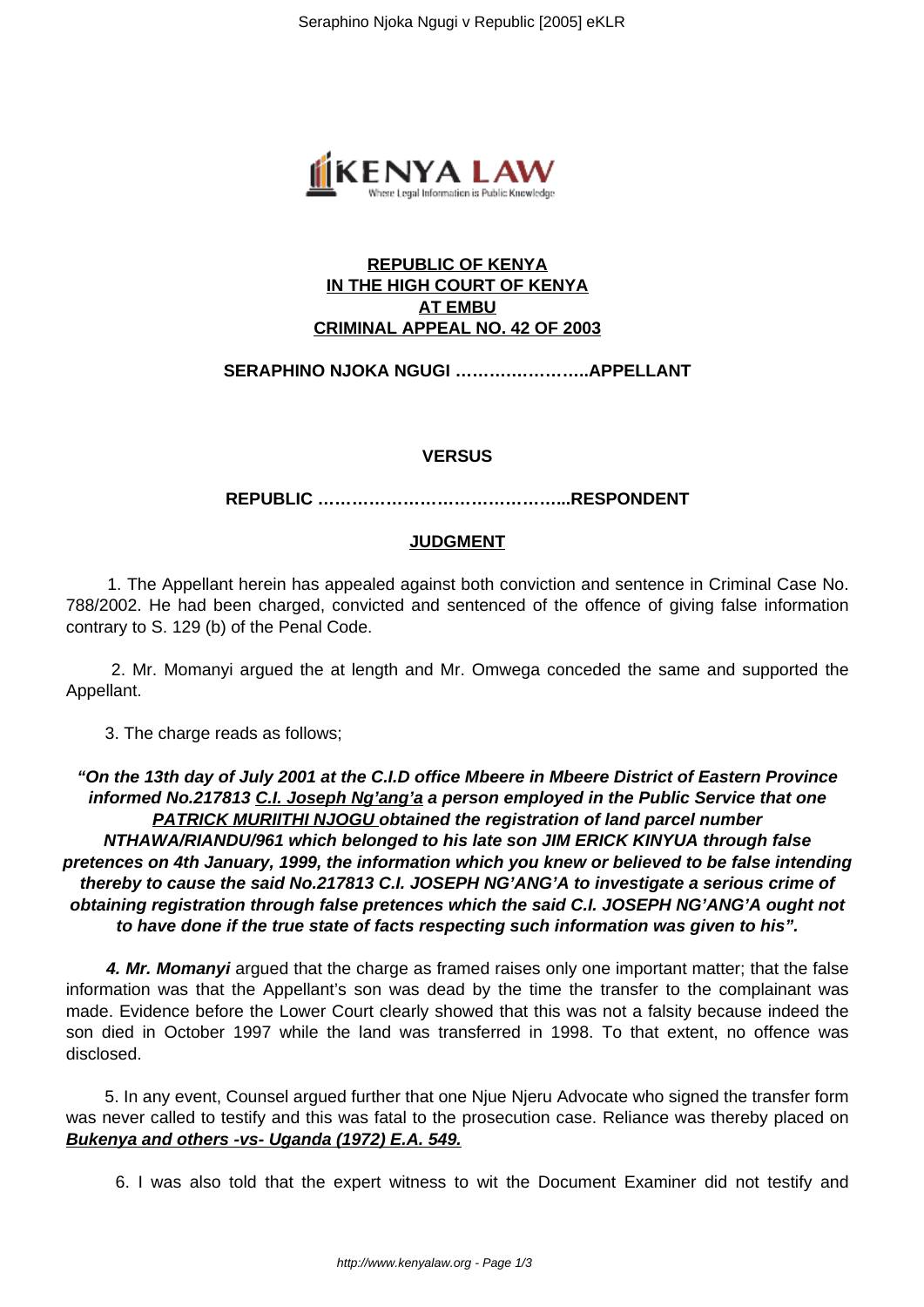following **Kazungu Kahindi –vs- R C.A. 97/1999**, such an omission would be fatal to the Prosecution's case.

 7. A number of contradictions regarding payments and receipt thereof were raised but in my view they are not relevant to the substance of the charge nor the Appeal itself.

 8. One other thing but of relevance was that the Learned trial Magistrate from the evidence of Prosecution witnesses found that the whole transaction leading to the transfer of the land was illegal and yet he still found the Appellant guilty although there were other players who were not punished for their illegalities. These include the Chairman of the Land Control Board and the District Officer of the relevant area. I was urged to find that all these omissions should favour the Appellant.

 9. I have read the Lower Court's record but before I get to it, I should break the charge into relevant bits and then see whether, in my view, the evidence tendered was proof beyond reasonable doubt that an offence was committed. The charge has these ingredients;

- i) That the Appellant informed **C.I. Joseph Ng'ang'a that Patrick Muriithi Njogu** had obtained the registration of Nthawa/Riandu/961 by false pretences
	- ii) That the false pretences would be because the registered proprietor was long dead.
	- iii) That following the information given to him, **C.I. Joseph Ng'ang'a** went into great lengths to investigate the matter which he would not have done had the facts been truly put to him.

 10. From the record, it is clear that Jim Eric Kinyua, son of the Appellant died in October 1997, so that the transfer from his name to PW2 in 1998 or thereabouts was an illegal act. Did PW2 then obtain registration by false pretences" Yes indeed. It is agreed by him in his evidence that he knew that the land he was buying belonged to a minor. He also knew that the Appellant who was acting as seller on his son's behalf was not the owner of the land. He also knew that the land could not be transferred until the minor attained 18 years. He said this in evidence, **"When we were drawing the Agreement the son was about 16 – 17 years. On 21.7.1995, accused had transfer forms and Land Control Board forms. He requested me to sign my part and hand over to him. I signed them and handed them over to him. I left waiting for the boy to attain the age of majority. In the year 1997, the young boy passed away"**. He also therefore knew that with passing away of the registered owner, the status of the land and the illegal transactions prior to that fact would change.

 11. PW 2 then collected his title deed in 1999 and the extract shows that he got his title on 4.1.1999 from the previous owner, Jim Eric Kinyua whom he knew was since deceased and could not transfer land directly to himself.

 12. To come to my first point above and read with the second point it cannot be debated that Patrick Muriithi Njogu obtained title for the land by false pretences and the report of Jim Erick Kinyua being dead at that time cannot be said to have been false information given to C.I. Joseph Ng'ang'a.

 13. Having come to this conclusion therefore, the actions taken by C.I. Joseph Ng'ang'a in my point number (iii) above was expected and it was his duty to do what he did.

 14. I must say something about the Appellant; I have no doubt that he actively participated in the actions taken by PW2, Patrick Muriithi Njogu. I have no hesitation in holding that the evidence of PW 2, PW3, PW4, PW5, PW6, PW7, PW8, PW9 and the documents produced by PW10 without challenge from